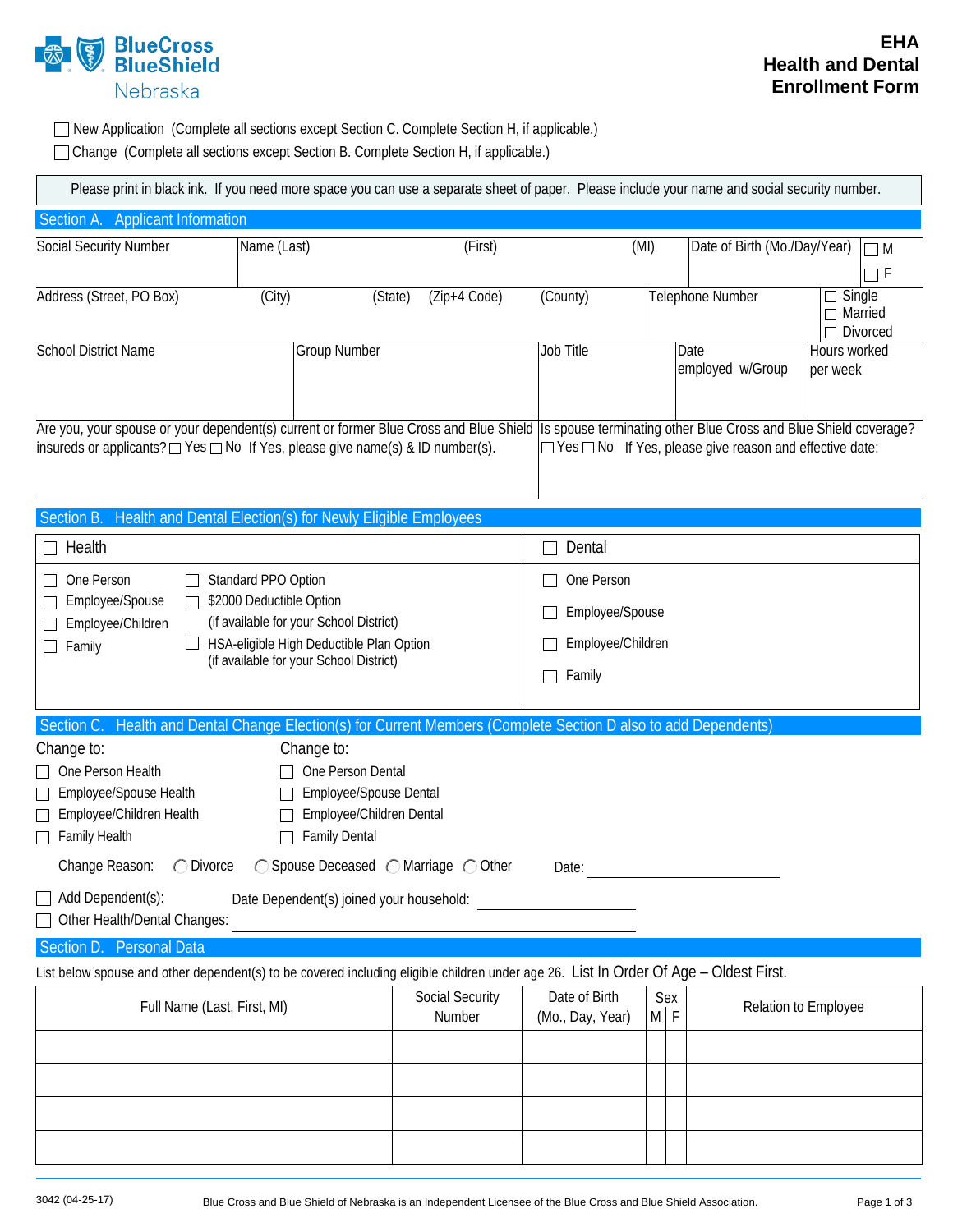| Name (Last)                                                                                                                                                                                                                                                                                                                                                                                                                                                                                                                                                                                                                                                                                              | (First)        |                          | (MI)                  | <b>Social Security Number</b>              |  |
|----------------------------------------------------------------------------------------------------------------------------------------------------------------------------------------------------------------------------------------------------------------------------------------------------------------------------------------------------------------------------------------------------------------------------------------------------------------------------------------------------------------------------------------------------------------------------------------------------------------------------------------------------------------------------------------------------------|----------------|--------------------------|-----------------------|--------------------------------------------|--|
| Section E. Prior Insurance Information                                                                                                                                                                                                                                                                                                                                                                                                                                                                                                                                                                                                                                                                   |                |                          |                       |                                            |  |
| Are YOU or DEPENDENT terminating (or losing) other health coverage?<br>$\Box$ Yes $\Box$ No<br>If YES, please complete the following:                                                                                                                                                                                                                                                                                                                                                                                                                                                                                                                                                                    |                |                          |                       |                                            |  |
| 1) Give us the reason for loss of other health coverage:<br>$\Box$ Employment terminated<br>Death, divorce, or legal separation<br>$\Box$ I/we voluntarily chose to drop other insurance<br>□ Spouse employment terminated □ I/we have reached the end of COBRA coverage<br>$\Box$ Other:<br>2) Coverage termination date:<br>3) Please provide the notice of termination, or loss of eligibility documentation from the other insurance company.<br>Section F. Current Insurance Information - Complete this section if you or a dependent has other insurance in addition to this Plan                                                                                                                 |                |                          |                       |                                            |  |
| Insurance Company                                                                                                                                                                                                                                                                                                                                                                                                                                                                                                                                                                                                                                                                                        | Insured's Name | Names of Covered Persons | <b>Effective Date</b> | Address and Telephone of Insurance Company |  |
|                                                                                                                                                                                                                                                                                                                                                                                                                                                                                                                                                                                                                                                                                                          |                |                          |                       |                                            |  |
| Medicare Secondary Payor Information<br>Are you, your spouse, or dependent(s) enrolled in Medicare?<br>Tes  Tes  No If the answer is "Yes," please fill in requested information below:<br>If Medicare: Name of Beneficiary <b>Constant Construct Constant Constant Constant Constant Constant Constant Constant Constant Constant Constant Constant Constant Constant Constant Constant Constant Constant Constant Constan</b><br>Medicare HIC #:<br>Part A effective date:<br>the control of the control of the control of the control of the control of the control of<br>Part B effective date:<br>Reason for entitlement (check all applicable boxes): □ Age □ Disability □ End stage renal disease |                |                          |                       |                                            |  |

## Section G.

I represent that my answers and statements in this enrollment form are true and complete to the best of my knowledge and belief. I understand that any intentional misrepresentation in this enrollment form may cause the coverage to be void. I further understand that Blue Cross and Blue Shield of Nebraska reserves the right to accept or decline this enrollment form and that no right whatever is created by it. I authorize Blue Cross and Blue Shield of Nebraska to obtain and/or release medical information to the extent necessary for processing claims. I authorize my employer to deduct from my earnings any required premiums.

By providing your telephone numbers you agree that we, along with our affiliates and/or vendors, may call or text any phone numbers you give us, including a wireless number, using an automatic telephone dialing system and/ or a prerecorded message. Without limit, these calls may be about treatment options, other health-related benefits and services, enrollment, payment, or billing.